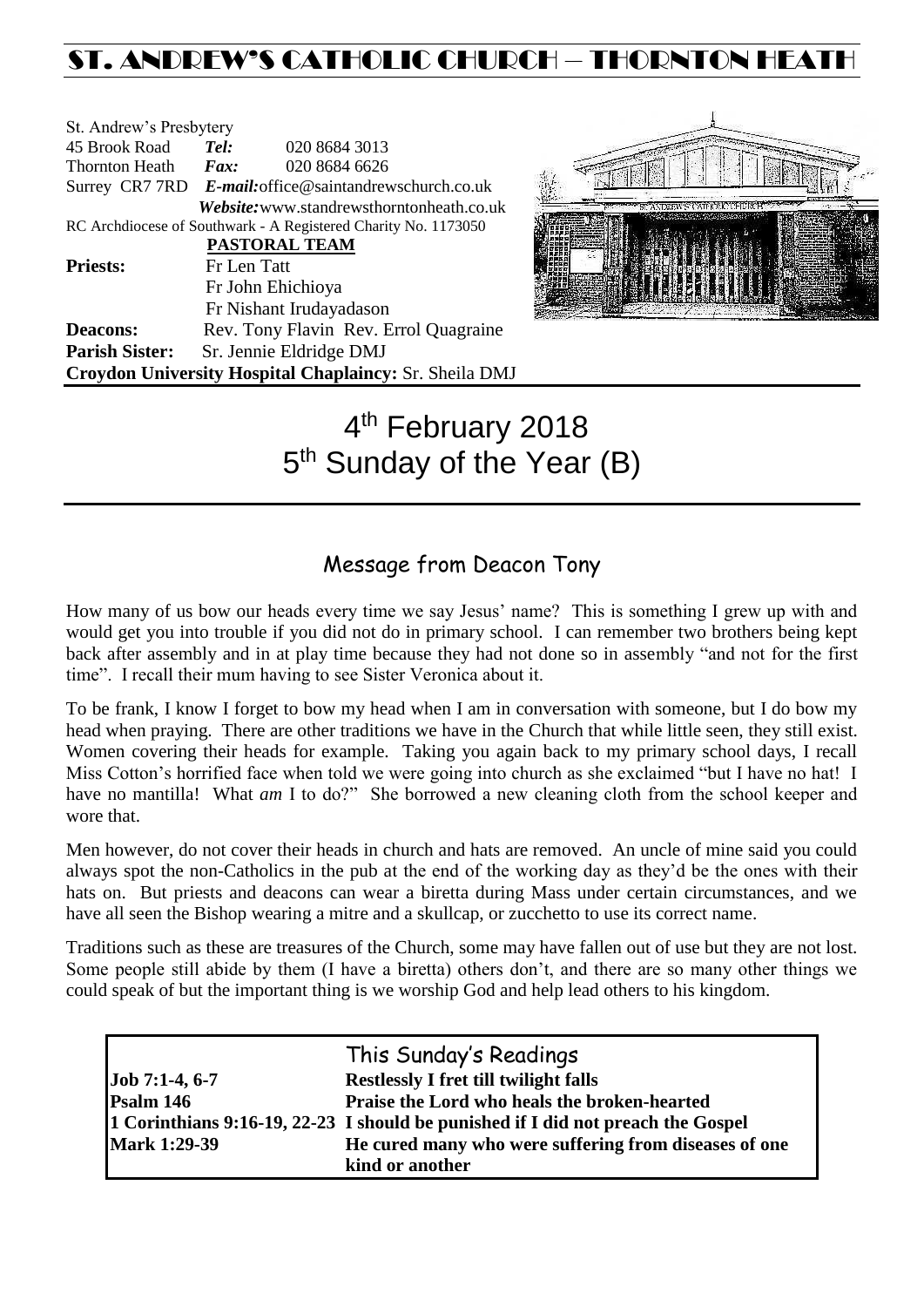# Diary for the Week

|                                    |                                     | $5.4$ , $1.5$ , $1.1$ , $1.5$                                       |                                 |
|------------------------------------|-------------------------------------|---------------------------------------------------------------------|---------------------------------|
| Sunday 4 <sup>th</sup> February    |                                     | 6.00pm (Saturday) First Mass of Sunday                              | John Fernandes RIP              |
| 5 <sup>th</sup> Sunday of the Year | 9.30am                              | Mass                                                                | <b>Salus Fernandes RIP</b>      |
| (B)                                | 11.30am                             | Mass                                                                | Parishioners                    |
|                                    | 4.00pm                              | <b>Confirmation Catechists</b>                                      |                                 |
|                                    |                                     | <b>Meeting (EA room)</b>                                            |                                 |
|                                    | 5.00pm                              | <b>Rosary</b>                                                       |                                 |
|                                    | $5.15 - 5.45$ pm                    | <b>Exposition and Benediction</b>                                   |                                 |
|                                    | 6.00 <sub>pm</sub>                  | <b>Mass</b>                                                         | Roque & Rosalind Fernandes RIP  |
|                                    | $7.00 - 9.00$ pm                    | <b>Charismatic Prayer Group</b>                                     |                                 |
| Monday 5 <sup>th</sup> February    | 7.30am                              | <b>Mass</b>                                                         | <b>Holy Souls</b>               |
| St Agatha                          | 10.00am                             | Mass                                                                | <b>Clementina Fernandes RIP</b> |
| 1 Kg 8:1-7.9-13                    | $7.00 - 8.00$ pm                    | <b>Parish Surgery</b>                                               |                                 |
| Mk 6:53-56                         |                                     |                                                                     |                                 |
| Tuesday 6 <sup>th</sup> February   | 7.30am                              | Mass                                                                | Pobrina Fernandes RIP           |
| SS Paul Miki &                     | 10.00am                             | Mass                                                                | Minguel A. Fernandes RIP        |
| Companions                         | <b>6.30pm</b>                       | R.C.I.C. (hall)                                                     |                                 |
| 1 Kg 8:22-23. 27-30                | 7.45pm                              | R.C.I.A. (hall)                                                     |                                 |
| Mk 7:1-13                          |                                     |                                                                     |                                 |
| Wednesday 7 <sup>th</sup> February | 7.30am                              | Mass                                                                | <b>Holy Souls</b>               |
| Feria                              | 10.00am                             | Mass                                                                | "Jessie Mary"                   |
| 1 Kg 10:1-10<br>Mk 7:14-23         | 2.00 <sub>pm</sub><br><b>6.00pm</b> | <b>Active Retirement Group</b><br><b>Lectio Divina Group (hall)</b> |                                 |
|                                    | 7.30pm                              | Legion of Mary (EA room)                                            |                                 |
|                                    | 7.30pm                              | <b>First Holy Communion</b>                                         |                                 |
|                                    |                                     | (Parents meeting)                                                   |                                 |
| Thursday 8 <sup>th</sup> February  | 7.30am                              | Mass                                                                | Joseph Okoroafor                |
| St Joseph Bakhita                  | 10.00am                             | <b>Mass</b>                                                         | <b>Lembrato Fernandes RIP</b>   |
| St Jerome Emiliani                 |                                     |                                                                     |                                 |
| 1 Kg 11:4-13, Mk 7:24-30           |                                     |                                                                     |                                 |
| Friday $9th$ February              | 7.30am                              | Mass                                                                | <b>Gill Patient RIP</b>         |
| Feria                              | 10.00am                             | Mass                                                                | Filipina Fernandes RIP          |
| 1 Kg 11:29-32. 12:19<br>Mk 7:31-37 |                                     |                                                                     |                                 |
| Saturday 10 <sup>th</sup> February | 9.30am                              | <b>Mass</b>                                                         | <b>Holy Souls</b>               |
| St Scholastica                     | $10.00 - 10.30$ am                  | <b>Confessions</b>                                                  |                                 |
| 1 Kg 12:26-32. 13:33-34            | $5.00 - 5.30$ pm                    | <b>Confessions</b>                                                  |                                 |
| Mk 8:1-10                          | 6.00 <sub>pm</sub>                  | <b>First Mass of Sunday</b>                                         | Leslie Michael RIP (Anniv)      |
| Sunday 11 <sup>th</sup> February   | 9.30am                              | Mass                                                                | Parishioners                    |
| $6^{th}$ Sunday of the Year        | 11.30am                             | Mass                                                                | Gerry Golden RIP                |
| (B)                                | 3.00pm                              | <b>Confirmation Meeting</b>                                         |                                 |
|                                    | 5.00pm                              | <b>Rosary</b>                                                       |                                 |
|                                    | $5.15 - 5.45$ pm                    | <b>Exposition and Benediction</b>                                   |                                 |
|                                    |                                     |                                                                     |                                 |
|                                    | 6.00 <sub>pm</sub>                  | Mass                                                                | Con Mahoney RIP (Anniv)         |
|                                    | $7.00 - 9.00$ pm                    | <b>Charismatic Prayer Group</b>                                     |                                 |

|                               | <b>Money Matters</b>                        |                        |  |  |  |
|-------------------------------|---------------------------------------------|------------------------|--|--|--|
|                               | <b>Collection Last Sunday</b>               | £1,280.77              |  |  |  |
|                               | Payment by Standing Order                   | £ 342.00               |  |  |  |
|                               | Total offertory                             | £1,622.77              |  |  |  |
|                               | <b>Collection for Racial Justice Sunday</b> | £ $509.34$             |  |  |  |
| Thank you for your generosity |                                             |                        |  |  |  |
| Altar Servers                 |                                             | Church Cleaners        |  |  |  |
| This week Team 1              |                                             | This week Judie's Crew |  |  |  |
| Next week Team 2              |                                             | Next week Fifi's Group |  |  |  |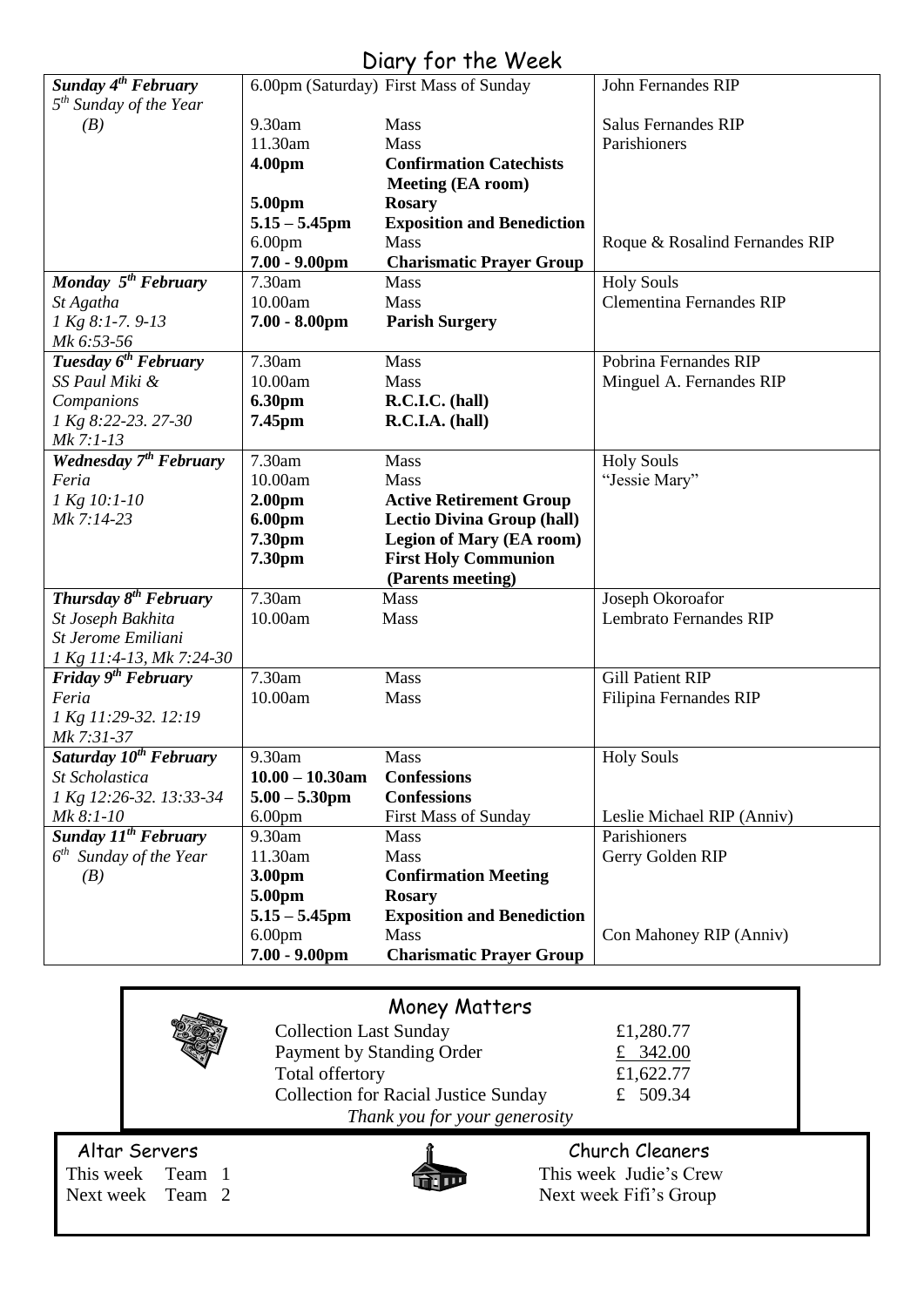# St. Andrew's Parish Notices

#### **CONFIRMATION 2018**

There is a meeting for all candidates, i.e. all those who have returned their application forms by e-mail, with their parents on Sunday 11<sup>th</sup> February at 3.00pm in the church.

## **LENT**

This year Lent faith discussion sessions will take place on the Thursdays in Lent commencing Thursday 15<sup>th</sup> February and continue after Easter. There will be ten sessions in all. We will be following the DVD course "Catholicism" presented by Robert Barron Bishop of Los Angeles. The First Session is titled "The Revelation of God become Man". Other sessions include "The teachings of Jesus", "Mary", and "The Eucharist." Sessions will commence at 7.30pm in the hall, which will be open at 7.00pm. Teas and coffees available before the session begins.

## **CHILDREN'S LITURGY**

We are looking for a new leader for the Children's Liturgy and some more adult volunteers who are willing to help support and run our Liturgy classes. The classes are held each Sunday (during term time) at the 9.30am and 11.30am Masses (except for the second Sunday of each month, which is Parade Sunday for the uniformed groups). All children aged between three years up to the time of making their First Holy Communion are welcome to join the class. If you think you can help by taking the lead on our Children's Liturgy classes, please speak to Fr Len urgently because if we do not receive someone soon the classes may have to stop.

# **FIRST HOLY COMMUNION PARENTS MEETING**

A reminder that there is a Parents Meeting for First Holy Communion at 7.30pm on Wednesday  $7<sup>th</sup>$ February in the hall.

#### **SPECIAL INVITATION TO YOUNG PEOPLE IN OUR PARISH**

Pope Francis has announced a meeting, called a Synod, in October 2018 taking place in Rome. The theme is "Young People, the Faith, and Vocational Discernment". It will look at how the Catholic Church can better support young people. Pope Francis has asked that the voices of young people be heard, and we wish to encourage this within our parish community. If you are aged  $16 - 24$ , we invite you to join us for a special gathering on Saturday 17<sup>th</sup> February at 7.00pm in the hall to participate in a group discussion, so we as a parish can listen to your views and experiences. We would really appreciate your time. If you are willing to participate, please contact Fr Len, or just come along. There will be some refreshments.

# **NIGERIAN CATHOLIC COMMUNITY**

The Nigerian Catholic Community General Meeting is being held on Sunday 11<sup>th</sup> February after the 11.30am Mass in the Church hall.

#### **HYMN BOOKS**

We will shortly be ordering our new hymn books. We are asking for the new books to be sponsored so if you would like to sponsor a book on behalf of a family or in memory of a loved one, we will place a paper plaque inside each book saying to whom it is dedicated. If you'd like to dedicate a book for someone at £7 each, please put the money in an envelope together with the name(s) for the dedication and pass to one of the pastoral team or put it through the letterbox at the Presbytery, 45 Brook Road, clearly marked. Please hand these in by Monday 5<sup>th</sup> February latest.